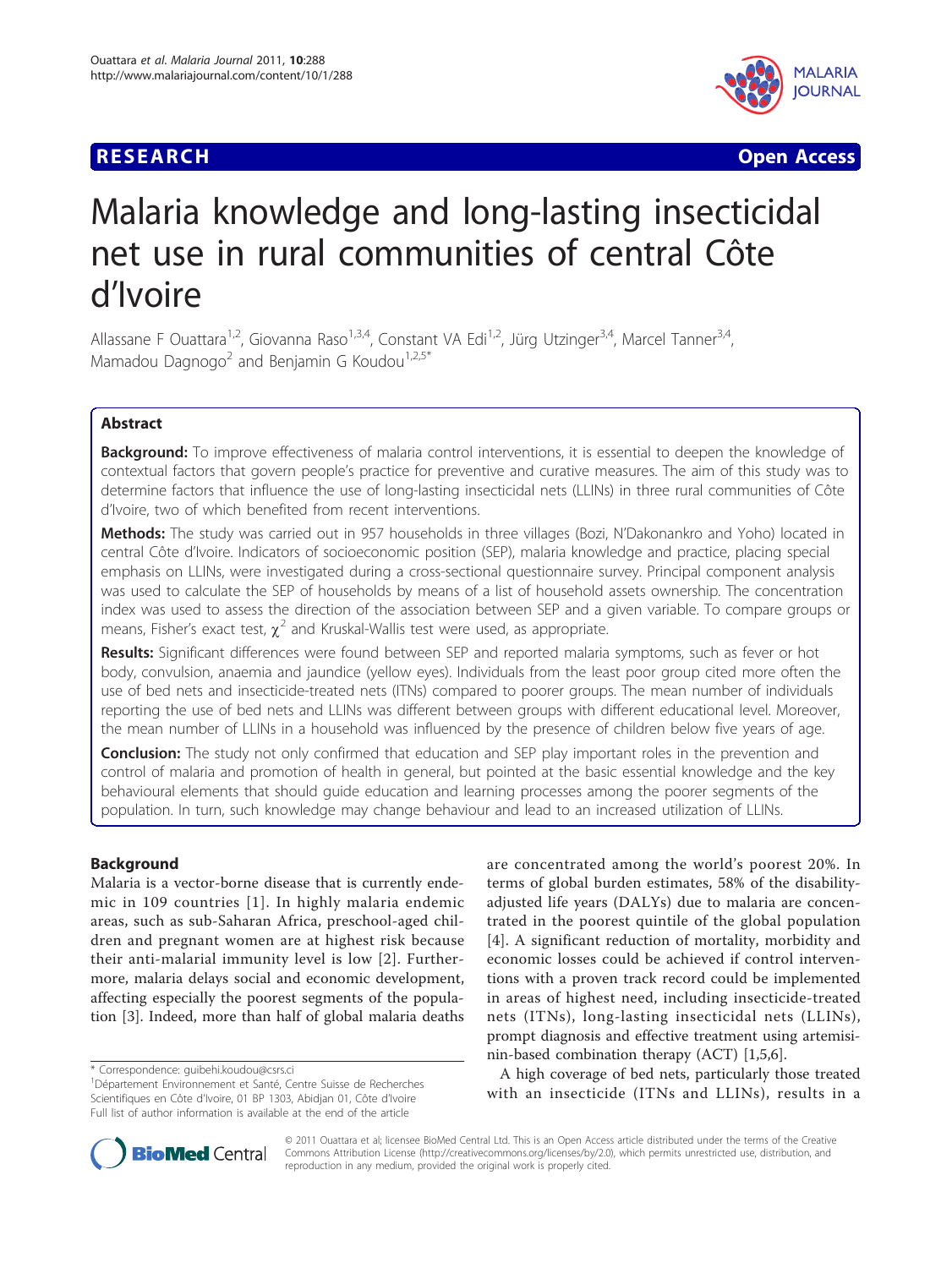decrease in malaria mortality and morbidity and reduces transmission [\[2\]](#page-10-0), as shown in studies from rural Côte d'Ivoire [[7\]](#page-10-0) and other parts of Africa [\[8](#page-10-0)]. Nonetheless, according to the World Health Organization (WHO), only 1% of children below five years of age from lowest wealth quintiles make use of ITNs [\[1](#page-10-0)]. There are different reasons explaining these observations. First, in poorer households financial resources are scarce to invest in health care and prevention (e.g., treatment and prevention of malaria, including purchase of ITNs). Moreover, these households can usually not afford to improve housing quality (e.g., closing eves and screening of windows), which effectively protects against mosquitoes entering the house [[9\]](#page-11-0). In general, the level of spending on prevention increases with socioeconomic status, although the relationships are not always direct and clear [[10\]](#page-11-0). Second, knowledge on malaria transmission is essential for adequate use of preventive measures. The reduction of anophelines and culicines by ITNs plays an important role in community perceptions of ITN effectiveness [\[11](#page-11-0)]. Through an observable reduction of daily mosquito nuisance and clinical malaria episodes people perceive the direct benefits of bed nets and are more motivated to use them [\[12,13](#page-11-0)].

The national policy of malaria prevention in Côte d'Ivoire is based on use of ITNs, intermittent preventive treatment (IPT) with sulphadoxine pyrimethamine (SP) for pregnant mothers and management of the living environment. In 2008 an integrated vaccination campaign against measles was initiated in 84 health districts. This vaccination campaign also provided vitamin A and anti-helminthic drugs, together with free LLINs provided to children aged between nine months and five years. The national malaria control programme in Côte d'Ivoire, financed by the Global Fund to Fight AIDS, Tuberculosis and Malaria (Global Fund in short) has, as objective, to assure 80% coverage of the target population. Unfortunately, due to the political post-election crisis and security issues starting towards the end of November 2010 [[14](#page-11-0)], Global Fund activities had to be suspended, including the large-scale distribution of LLINs to all households at risk.

The purpose of the current study was to assess knowledge and practice of malaria, with an emphasis on the use of LLINs in three rural communities of central Côte d'Ivoire, two of which had benefitted from free LLINs distributions by the national malaria control programme in previous years.

# Methods

### Study area and population

The study was carried out in central Côte d'Ivoire (zone of forests and southern part of the savannas) with a wet

tropical type climate (Figure [1](#page-2-0)). There are four distinct seasons: (i) a short rainy season (March-May), (ii) a dry season lasting from May to July, (iii) a large rainy season (July-October), and (iv) another dry season from November to March.

Three villages were chosen for this study: Bozi, N'Dakonankro and Yoho, all located in central Côte d'Ivoire. Bozi is situated 27 km north-west from Yamoussoukro, the capital of the country. At the time of this study, there was a rural health centre, staffed with a nurse, a midwife and two medical assistants. According to a census made by the local health service, 1847 individuals were living in Bozi. There are two primary schools, the village has access to the power grid and households are served with running water. The village borders the Bandaman River with water used for irrigated rice farming in lowlands around the village. N'Dakonankro, inhabited by 827 individuals, is located south of Yamoussoukro. This village too is electrified, all households have running water and rice farming is an important agricultural activity. When the current survey took place, there was no school and no health centre; the nearest health centre is in Lobakro, some 3 km south of N'Dakonankro. Yoho is located 5 km from Bozi with a population of 1989 individuals. Yoho has one primary school, houses have yet to be electrified and there is no health centre, and hence health care is sought in Bozi or elsewhere. Water is provided by several manually operated pumps throughout the village.

In 2008, Bozi and Yoho received free LLINs from the national malaria control programme resulting in an increase of LLINs coverage from zero to 35.2% in Bozi and from zero to 10.2% in Yoho. N'Dankonankro did not benefit from this malaria control intervention.

#### Cross-sectional questionnaire survey

In July 2009, the heads of randomly selected households were interviewed using a pre-tested questionnaire. Males usually head a household; in case they were absent, the wife of the head of household or another adult household member was interviewed instead. The questionnaire was administered by trained field enumerators at the home of the respondent. Overall, the questionnaire included 50 questions. The first section of the questionnaire pertained to demographic aspects of the household (e.g., number of household members, age and sex). The second section focussed on socioeconomic indicators, including possession of various household assets (e.g., radio, television, refrigerator, etc.) and household characteristics (e.g., wall and roof building materials). The third section investigated common knowledge and health seeking behaviour in relation to malaria and the use of bed nets and LLINs. With regard to malaria,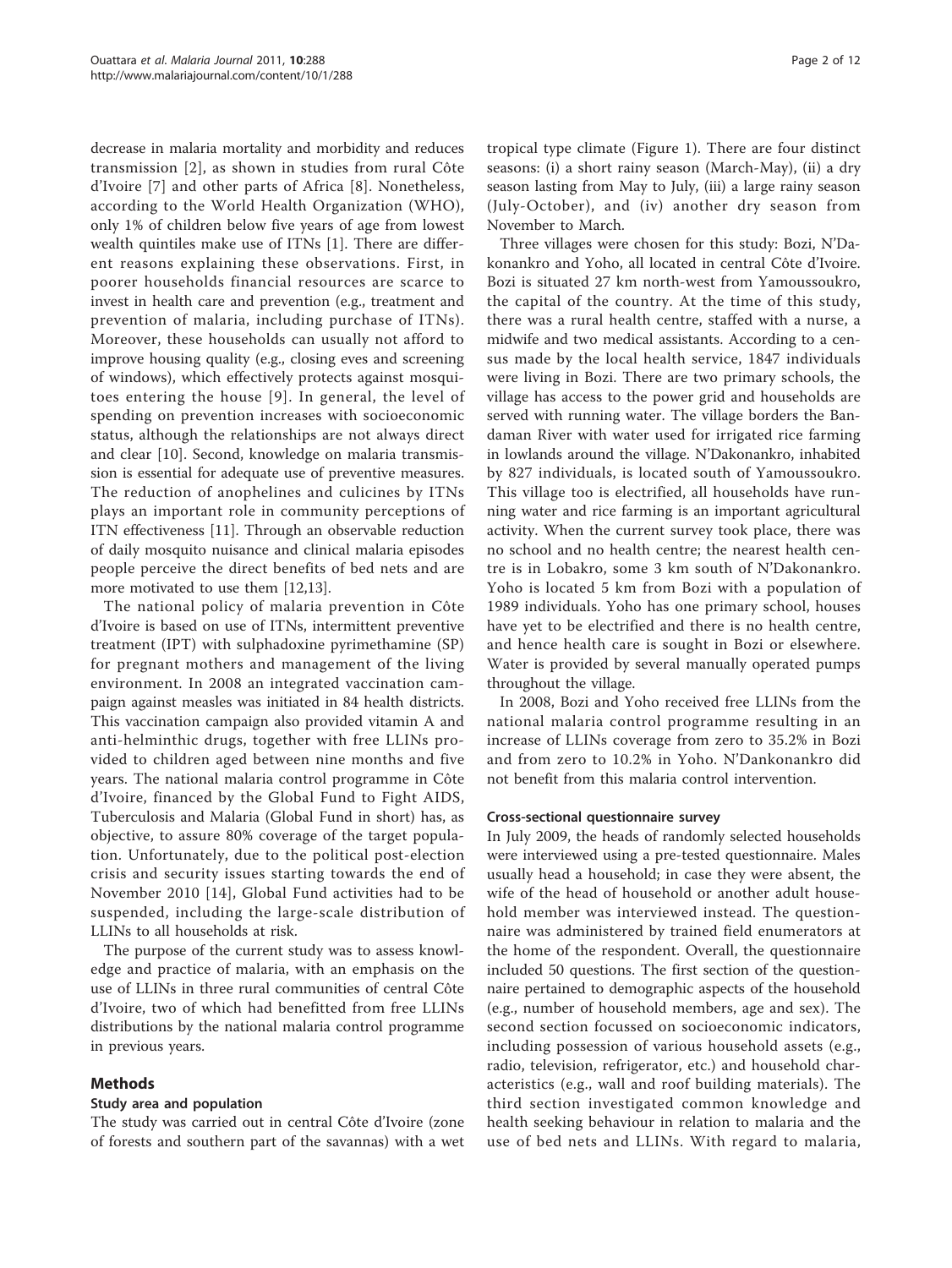<span id="page-2-0"></span>

information on perceived causes of malaria in young children, typical treatment behaviour of a sick person, preventive methods to avoid mosquito bites, including perceived advantages and disadvantages of LLINs, were investigated.

# Statistical analysis

Data were double entered and validated in EpiInfo version 6.04 (Centers for Disease Control and Prevention, Atlanta, USA). Statistical analyses were performed in STATA version 9 (Stata Corporation; College Station,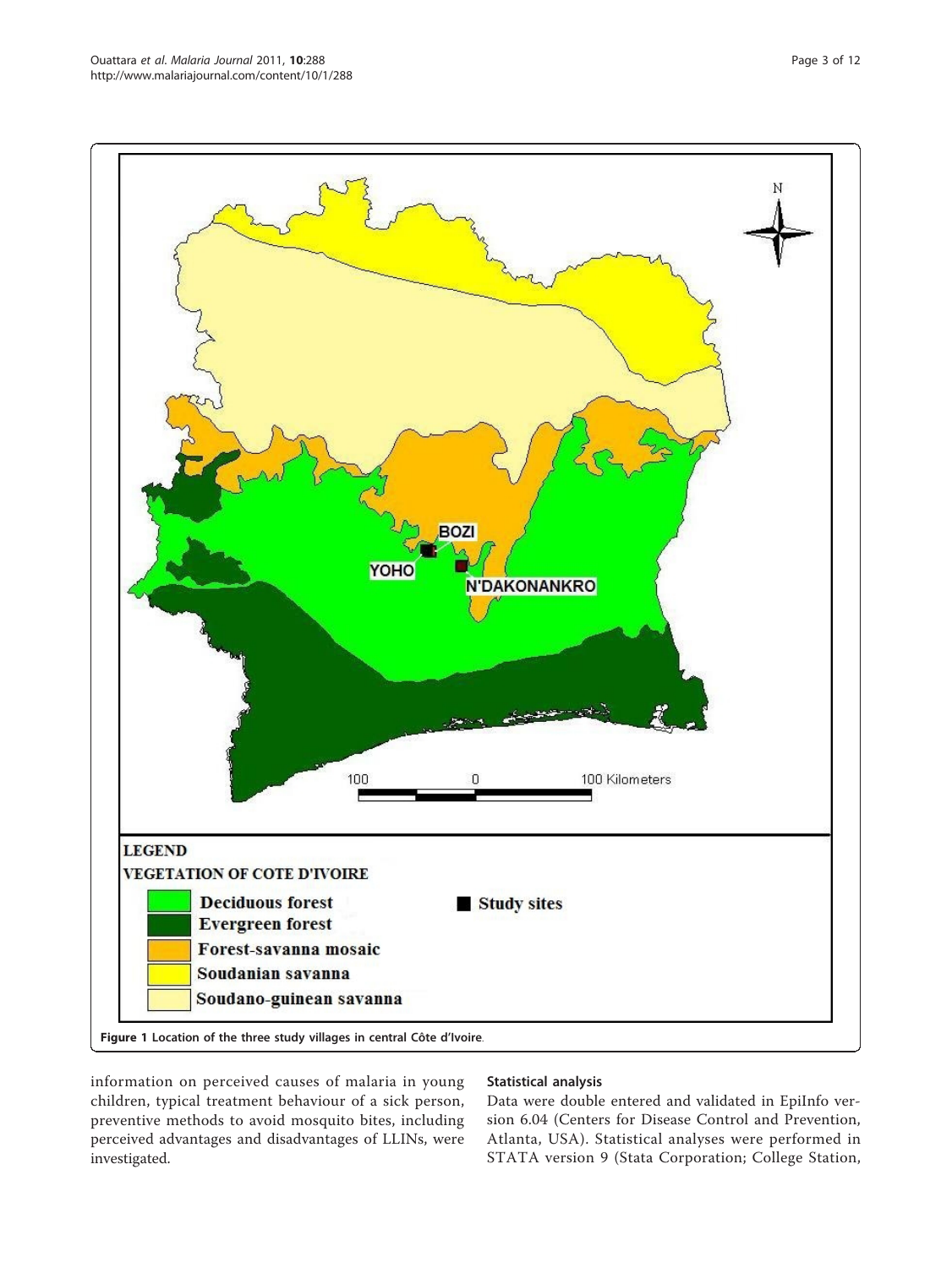USA). The socioeconomic position (SEP) of household was derived by principal component analysis (PCA), using selected housing characteristics and household assets ownership according to a previously used method [[15\]](#page-11-0), which was successfully adapted to local contexts of Côte d'Ivoire [[16-19](#page-11-0)]. Household assets were transformed into dichotomous variables. Missing values were replaced by the mean of the respective asset [[4](#page-10-0)]. The first principal component (PC) explained 31.5% of the overall variability. The asset scores were summed to a total score for each household. The assets with a positive score were associated with higher SEP, and a negative one was associated with lower SEP. The households were divided into wealth quintiles according to their total scores, so that each household was categorized as poorest, very poor, poor, less poor and least poor. Concentration index (CI) with respective standard error (SE) was calculated for people's knowledge of malaria, and ITN use in relation to their SEP [[20\]](#page-11-0). The CI allows quantifying the degree of inequality in a particular variable in relation to SEP and the strength of the relationship, hence the direction of an association between the two variables [[21\]](#page-11-0). A negative CI is in favour of poorer households. Hence, when the CI for a given variable differs from zero, this variable needs redistribution from the poorer half to the richer half, so that the effect on inequality can be reduced  $[22]$  $[22]$ . The *t*-test was used to show statistically significant associations between a variable and SEP. To compare groups,  $\chi^2$ , Fisher's exact test and Kruskal-Wallis test were used, as appropriate.

# Ethical considerations

This study was reviewed by the institutional scientific board of the Centre Suisse de Recherches Scientifiques en Côte d'Ivoire (CSRS; Abidjan, Côte d'Ivoire). After the purpose and procedures of the study were explained to the heads of the selected households or a household representative, written informed consent was obtained prior to asking any questions.

#### Results

## Social and demographic characteristics of sampled households

There were 5815 individuals living in the 957 households sampled (Yoho: 2634 individuals; Bozi: 2354 individuals; N'Dakonankro: 827 individuals). As expected, a higher percentage of males (57.1%) than females (42.9%) was interviewed (Table [1](#page-4-0)), with a significant difference between villages ( $\chi^2$  = 23.30, degree of freedom (df) = 2,  $p < 0.001$ ). In total, there were 283 (29.5%) households with children aged below one year and 566 (59.1%) households with children aged more than five years with statistical differences between villages (children aged < 1 year:  $\chi^2$  = 31.45, df = 2, p < 0.001; children aged above

five years:  $\chi^2$  = 13.39, df = 2, p = 0.001). With regard to children aged between one and five years (520 households or 54.3%), no significant difference between villages was observed ( $\chi^2 = 1.35$ , df = 2, p = 0.590). Matrimonial status was significantly different between villages (unmarried:  $\chi^2$  = 24.08, df = 2, p < 0.001; monogamous:  $\chi^2 = 27.30$ , df = 2, p < 0.001; polygamous:  $\chi^2 =$ 10.34,  $df = 2$ ,  $p < 0.001$ ; married and divorced: Fisher's exact test, p < 0.001). Significant village differences were also found for religion (Christian:  $\chi^2$  = 37.84, df = 2, p < 0.001; Muslim: Fisher's exact test,  $p < 0.001$ ; animist:  $\chi^2$  $= 44.73$ , df  $= 2$ ,  $p < 0.001$ ). The majority of heads of household obtained at least primary school education, whereas a large number of mothers with children aged below five years were illiterate (Yoho: 54.0%; Bozi: 49.8%; N'Dakonankro: 43.0%) and differences between villages were observed (household heads: Fisher's exact test, p < 0.001; mothers with children below the age of five years: Fisher's exact test,  $p = 0.001$ ). Two thirds of the household heads were farmers, whereas the others earned their living as traders, teachers or artisans.

#### Socioeconomic position (SEP)

Table [2](#page-5-0) displays asset ownership and house characteristics of the 957 households, stratified by wealth quintiles. The highest unweighed scores were obtained for houses built with cement (0.34) and roof with metal sheet (0.34), followed by access to the power grid (0.30). The lowest scores were obtained for living in a house with bamboo walls (-0.33), followed by straw (-0.30) and plastic roof (-0.10).

#### Bed net coverage

Most households in N'Dakonankro bought bed nets (41.0%), whereas in Bozi and Yoho fewer households reported having purchased bed nets (Bozi: 30.7%; Yoho: 21.1%) and the difference between villages was significant ( $\chi^2$  = 22.47, df = 2, p < 0.001). The percentage of households that owned at least one LLIN was 35.2% in Bozi and 10.7% in Yoho, after a net distribution campaign had been undertaken by the national malaria control programme in 2008. N'Dakonankro did not benefit from this free net distribution and, indeed, a lower coverage was found (7.1%). Among net owners, the rate of net usage was 47.8% in Bozi, 43.4% in Yoho, but only 8.8% in N'Dakonankro. These setting-specific percentages showed a highly statistically significant difference  $(\chi^2 = 90.70, df = 2, p < 0.001)$ . In Bozi 59.7% of the net owners reported having LLINs that were between six months and one year old, whereas in N'Dakonankro one quarter (25.8%) of the nets still in use had an age of at least two years. The wealthiest were more likely to use LLINs aged six months to one year and more than two years.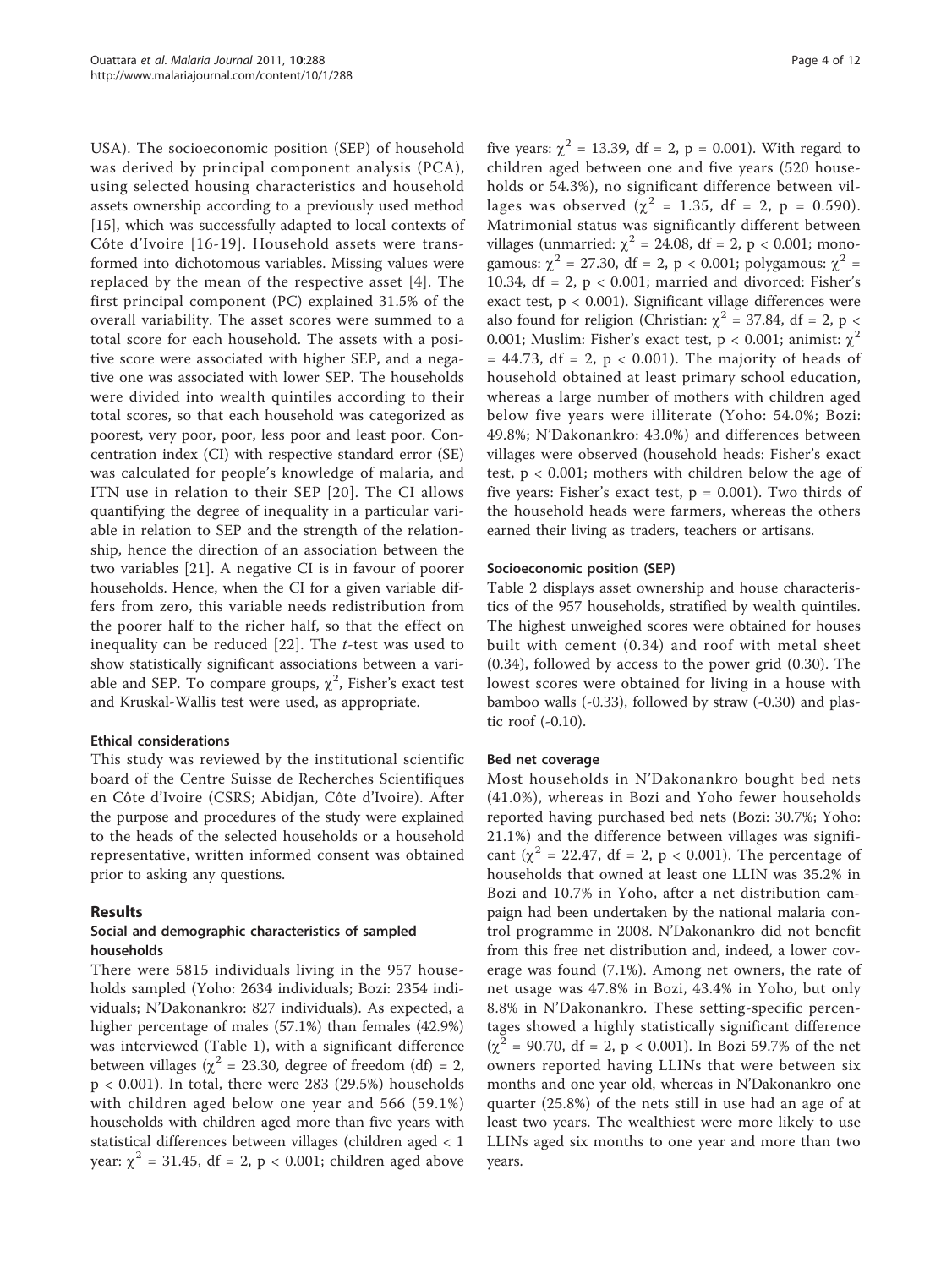<span id="page-4-0"></span>

| Table 1 Demographic characteristics of 957 selected households from the study villages Bozi, Yoho and |  |  |
|-------------------------------------------------------------------------------------------------------|--|--|
| N'Dakonankro, central Côte d'Ivoire                                                                   |  |  |

| <b>Variables</b>                     | Bozi (%)   | Yoho (%)   | N'Dakonankro (%) | Total (%)  |
|--------------------------------------|------------|------------|------------------|------------|
| Sex of interviewee                   |            |            |                  |            |
| Male                                 | 226 (67.5) | 259 (50.8) | 61(54.5)         | 546 (57.1) |
| Female                               | 109 (32.5) | 251 (49.2) | 51(45.5)         | 411 (42.9) |
| Age of children in the household     |            |            |                  |            |
| $> 5$ years                          | 211 (63.0) | 276 (54.1) | 79 (70.5)        | 566 (59.1) |
| 1-5 years                            | 214 (63.8) | 234 (45.8) | 72 (64.3)        | 520 (54.3) |
| $<$ 1 year                           | 93 (27.7)  | 159 (31.2) | 31(27.7)         | 283 (29.6) |
| Origin of head of household          |            |            |                  |            |
| Native of the village                | 80 (24.7)  | 248 (49.9) | 71 (68.3)        | 399 (43.1) |
| Non-native of the village            | 184 (56.8) | 133 (26.7) | 30 (28.8)        | 347 (37.5) |
| Foreign                              | 60 (18.5)  | 116 (23.3) | 3(2.9)           | 179 (19.3) |
| Matrimonial status                   |            |            |                  |            |
| Unmarried                            | 132 (40.6) | 86 (17.1)  | 27(24.1)         | 245 (26.0) |
| Monogamous married                   | 163 (50.1) | 340 (67.5) | 68 (60.7)        | 571 (60.7) |
| Polygamous married                   | 19 (5.8)   | 49 (9.7)   | 2(60.7)          | 70 (7.4)   |
| Divorced                             | 1(0.3)     | 14(2.8)    | 9(8.0)           | 24(2.5)    |
| Widower                              | 10(3.1)    | 15(2.1)    | 6(5.4)           | 31(3.3)    |
| Religion                             |            |            |                  |            |
| Christian                            | 176 (54.1) | 161 (32.9) | 50 (45.4)        | 387 (41.8) |
| Muslim                               | 71 (21.8)  | 117 (23.9) | 4(3.6)           | 192 (20.8) |
| Animist                              | 62 (19.1)  | 181 (36.9) | 54 (49.1)        | 297 (32.1) |
| Atheist                              | 15(4.6)    | 20(4.1)    | 2(1.8)           | 37(4.0)    |
| Fetich                               | 0(0)       | 11(2.2)    | 0(0)             | 11(1.2)    |
| Other                                | 1(0.3)     | 0(0)       | 0(0)             | 1(0.1)     |
| Education of head of household       |            |            |                  |            |
| Illiterate                           | 92 (28.5)  | 169 (33.3) | 34 (30.9)        | 295 (31.4) |
| Primary                              | 152 (47.1) | 266 (52.5) | 41 (37.3)        | 459 (48.8) |
| Secondary                            | 68 (21.0)  | 68 (13.4)  | 31 (28.2)        | 167 (17.7) |
| University                           | 11(3.4)    | 4(0.8)     | 4(3.6)           | 19(2.0)    |
| Education of mother                  |            |            |                  |            |
| Illiterate                           | 129 (49.8) | 107 (54.0) | 34 (43.0)        | 270 (50.4) |
| Primary                              | 102 (39.4) | 86 (43.4)  | 31 (39.2)        | 219 (40.9) |
| Secondary                            | 27 (10.4)  | 5(2.5)     | 14(17.7)         | 46 (8.6)   |
| University                           | 1(0.4)     | 0(0)       | 0(0)             | 1(0.2)     |
| Occupation                           |            |            |                  |            |
| Farmer                               | 221 (64.2) | 309 (70.1) | 75 (61.1)        | 605 (66.8) |
| Stockbreeder/fisherman               | 6(1.7)     | 17(3.8)    | 2(1.6)           | 25(2.8)    |
| Trader                               | 52 (15.1)  | 54 (12.2)  | 23 (19.0)        | 129 (14.2) |
| Others (pensioner, teacher, artisan) | 65 (18.9)  | 61 (13.8)  | 21 (17.4)        | 147 (16.2) |

As shown in Figure [2](#page-6-0) the mean number of bed nets and LLINs within a household was related to the reported education attainment of the household head (bed nets: Kruskal-Wallis H = 12.69, df = 3,  $p = 0.005$ and LLINs:  $H = 30.21$ ,  $df = 3$ ,  $p < 0.001$ ). Additionally, the mean number of LLINs in the household was influenced by the presence of children aged below five years (Kruskal-Wallis H = 30.04, df = 1,  $p < 0.05$ ) (Figure [3\)](#page-7-0).

#### Malaria knowledge and practice

Most respondents knew about malaria (Table [3\)](#page-8-0), and this was significantly and positively associated to SEP. The main malaria symptoms identified by respondents were dark yellow urine, followed by fever or hot body, yellow eyes and vomiting, whereas only about 1% of households mentioned convulsion. Yellow eyes and dark yellow urine are signs of jaundice, which is common in cases of severe Plasmodium falciparum malaria [[23\]](#page-11-0). A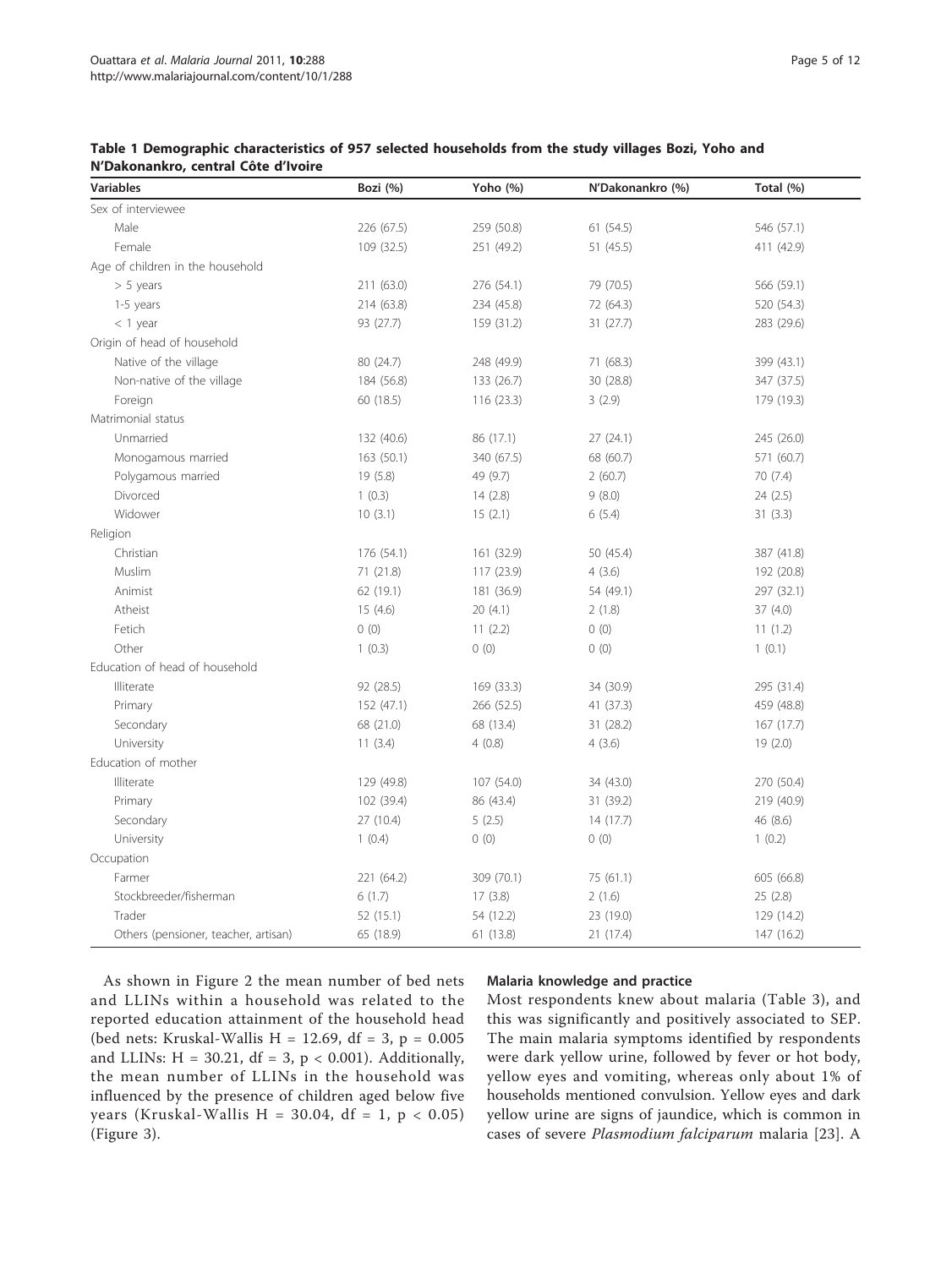| Asset          | Total (%)  | Unweighed score |                        | <b>Wealth quintiles</b>  |                     |                          |                           |  |  |
|----------------|------------|-----------------|------------------------|--------------------------|---------------------|--------------------------|---------------------------|--|--|
|                |            |                 | Poorest<br>$(n = 192)$ | Very poor<br>$(n = 201)$ | Poor<br>$(n = 182)$ | Less poor<br>$(n = 191)$ | Least poor<br>$(n = 191)$ |  |  |
| Electricity    | 489 (51.4) | 0.3000          | 1.6                    | 31.3                     | 31.3                | 93.2                     | 98.4                      |  |  |
| Water supply   | 298 (31.2) | 0.2588          | 0.0                    | 4.0                      | 28.6                | 52.9                     | 71.7                      |  |  |
| Radio          | 617 (65.4) | 0.1394          | 42.1                   | 58.1                     | 59.0                | 75.5                     | 92.1                      |  |  |
| Television     | 388 (40.7) | 0.2836          | 0.5                    | 23.6                     | 19.3                | 63.9                     | 95.8                      |  |  |
| CD reader      | 121 (12.9) | 0.1932          | 0.0                    | 4.6                      | 4.4                 | 10.0                     | 46.7                      |  |  |
| DVD reader     | 188 (19.9) | 0.2482          | 0.0                    | 7.5                      | 6.2                 | 15.3                     | 72.3                      |  |  |
| Refrigerator   | 64 (6.7)   | 0.1671          | 0.5                    | 1.5                      | 0.5                 | 3.7                      | 27.8                      |  |  |
| Ventilator     | 201 (21.4) | 0.2854          | 0.0                    | 2.0                      | 4.6                 | 16.1                     | 85.0                      |  |  |
| Telephone      | 613 (64.9) | 0.1796          | 40.5                   | 49.7                     | 59.5                | 77.9                     | 96.8                      |  |  |
| Motorcycle     | 128 (13.5) | 0.1283          | 5.2                    | 5.0                      | 10.7                | 11.6                     | 35.3                      |  |  |
| Cooking energy |            |                 |                        |                          |                     |                          |                           |  |  |
| Gas            | 19(2.0)    | 0.1046          | 0.0                    | 0.0                      | 0.5                 | 1.0                      | 8.4                       |  |  |
| Coal           | 97 (10.1)  | 0.1510          | 0.0                    | 6.0                      | 6.0                 | 8.4                      | 30.4                      |  |  |
| House wall     |            |                 |                        |                          |                     |                          |                           |  |  |
| Cement         | 588 (61.4) | 0.3435          | 0.0                    | 28.4                     | 86.3                | 96.9                     | 98.9                      |  |  |
| Bamboo         | 354 (37.0) | $-0.3397$       | 99.5                   | 66.2                     | 12.1                | 3.1                      | 1.0                       |  |  |
| House roof     |            |                 |                        |                          |                     |                          |                           |  |  |
| Metal sheet    | 624(65.2)  | 0.3407          | 0.0                    | 40.3                     | 91.8                | 96.9                     | 100                       |  |  |
| Straw          | 272 (28.4) | $-0.3032$       | 90.6                   | 41.3                     | 6.0                 | 2.1                      | 0.0                       |  |  |
| Plastic        | 61(6.4)    | $-0.1046$       | 9.4                    | 18.4                     | 2.2                 | 1.0                      | 0.0                       |  |  |

<span id="page-5-0"></span>Table 2 Asset list of 957 selected households stratified by socioeconomic position from the study villages Bozi, Yoho and N'Dakonankro, central Côte d'Ivoire

significant and positive association between fever or hot body, anaemia, yellow eyes and convulsion with SEP was found. Approximately 80% of N'Dakonankro households identified fever, yellow eyes and dark yellow urine as symptoms of malaria, whereas approximately 60% of households in Bozi and 30% in Yoho gave similar responses. Respondents reported mosquitoes, the sun and fever as main cause of malaria in children; however, a positive association with SEP was only found for mosquitoes, tiredness and dirty water.

Most households reported to use traditional medicine as first-line treatment for malaria and less than one fifth of the households cited both traditional and modern drugs. When comparing between villages, it was found that in N'Dakonankro, households were more likely to use a combination of drugs locally purchased on the streets and modern drugs ( $\chi^2$  = 16.55, df = 2, p < 0.001) than traditional medicine ( $\chi^2$  = 8.83, df = 2, p = 0.012) as first-line treatment compared to Bozi and Yoho households. However, households in Yoho used less the combination of traditional and modern medicine ( $\chi^2$  = 42.08,  $df = 2$ ,  $p < 0.001$ ). The use of any form of traditional medicine was more often cited by households from N'Dakonankro than Bozi and Yoho ( $\chi^2$  = 52.15, df  $= 2$ , p < 0.001). Furthermore, 72.1% reported to visit hospital in case the employed first-line treatment was not efficacious. At the village level, in Bozi and N'Dakonankro, a large proportion of households reported to visit the hospital ( $\chi^2$  = 195.09, df = 2, p < 0.001) after failure of first-line treatments, while in Yoho, households preferred to consult traditional healers (Fisher's exact test,  $p < 0.001$ ) or not taking any action  $(\chi^2 = 39.01, df = 2, p < 0.001).$ 

Treatment practice was significantly associated with SEP; households from the wealthiest group mentioned more often the use of modern (pharmaceutical or on drugs purchased from local street markets) medicine as first-line home treatment, whereas the poorest mentioned the use of any form of traditional medicine. If the first-line treatment failed, the wealthier groups preferred to visit the hospital, whereas the less wealthy groups preferred to visit a traditional healer or not to take any action.

More than half of the households cited mosquito avoidance as preventive measure against malaria. However, households from the least poor group thought that the use of medicine can avoid malaria, while the betteroff groups believed that traditional medicine can help to avoid malaria. At the village level most households in Bozi and N'Dakonankro said that mosquitoes were responsible for malaria transmission compared to Yoho  $(\chi^2 = 67.27, df = 2, p < 0.001)$  and among the preventive measures against malaria, 50% of N'Dakonankro households cited modern medicines ( $\chi^2$  = 126.03, df = 2, p <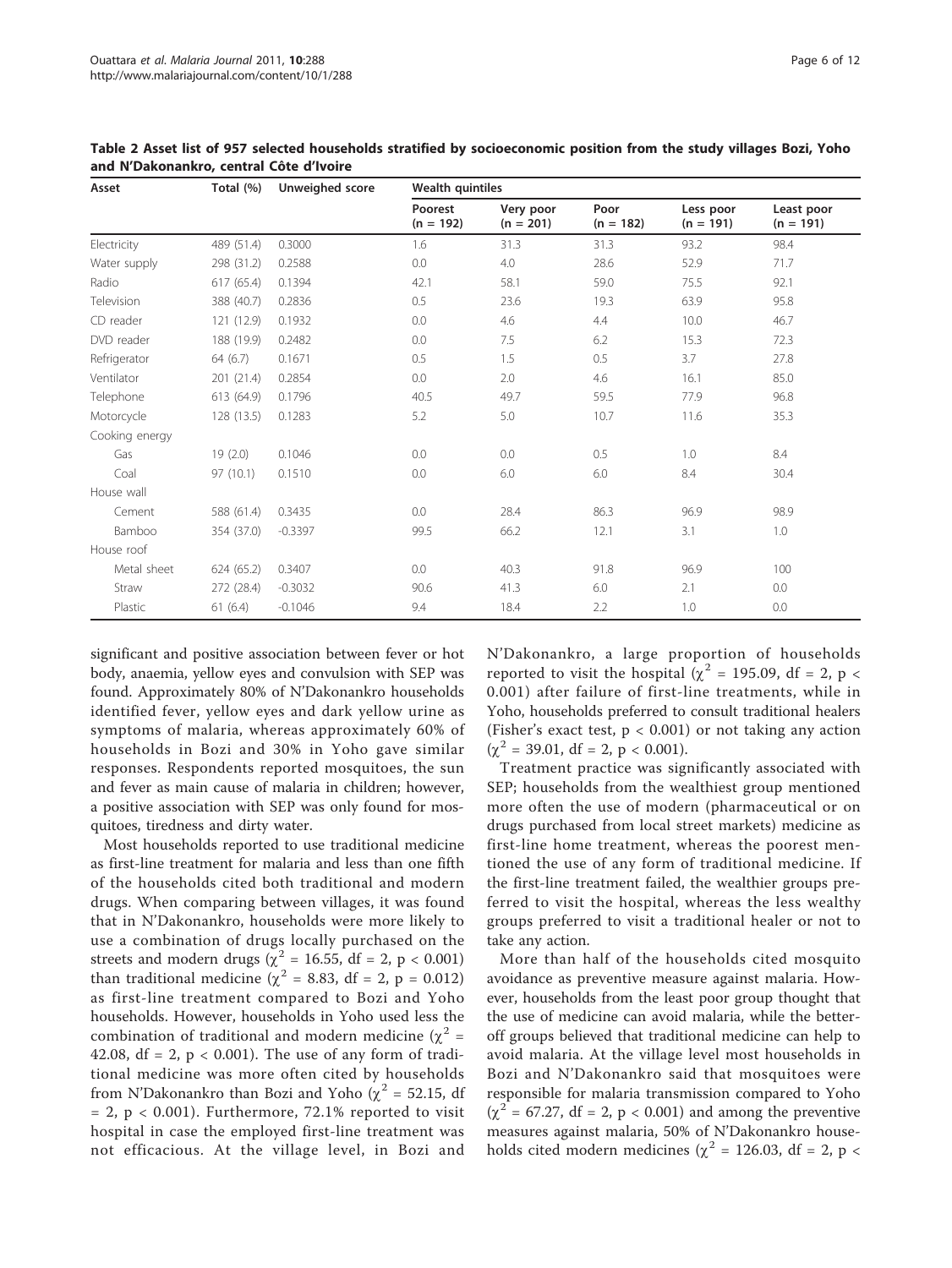<span id="page-6-0"></span>

0.001) and avoiding sun exposure ( $\chi^2$  = 42.13; df = 2, p < 0.001). No significant differences were observed between villages concerning the protection against mosquitoes ( $\chi^2 = 1.80$ , df = 2, p = 0.392).

#### LLINs knowledge and use

As shown in Table [4](#page-9-0) LLINs knowledge was high. Information about LLINs was mainly given in hospital and broadcasted by television and radio. The poorest were more likely to report having received the information from friends, but the least poor mentioned having received the information through media, i.e., television and radio. At the village level, half of the heads of households in Bozi and N'Dakonankro reported to have been informed on LLINs primarily through hospitals, whereas in Yoho only 30% of the household heads reported hospitals as the main source of information. Television and neighbours played an important role in conveying malaria-related information in N'Dakonankro, compared to Bozi and Yoho.

Measures against mosquitoes were associated to SEP. For example, use of bed nets, and more specifically ITNs, were more often cited by the least poor, whereas

chasing away mosquitoes through smoke by burning plants (e.g., plant leaves) was reported by the poorer groups. At the village level, heads of households in Bozi reported using ITNs ( $\chi^2$  = 113.36, df = 2, p < 0.001) for protection against mosquitoes, while in Yoho and N'Dakonankro households reported more often the use of insecticide sprays ( $\chi^2$  = 14.50, df = 2, p = 0.001) and fumigating coils  $(x^2 = 91.02, df = 2, p = 0.001)$ .

The advantages for the use of LLINs mentioned by households included protection against mosquitoes (68.4%) and malaria (33.1%). The better-off groups reported more often protection against malaria and other insects as an advantage of LLINs. One fifth of the households and significantly poorer households stated that LLINs were expensive; less than 1% of households thought that LLINs were not efficient. The most widely reported negative effect or inconvenience arising from LLINs use was heat, followed by suffocation and unpleasant smell. At the village level, most of the heads of household in Bozi reported protection against malaria as a key advantage of LLINs ( $\chi^2$  = 139.92, df = 2, p < 0.001), in contrast to Yoho and N'Dakonankro households, who cited protection against mosquitoes more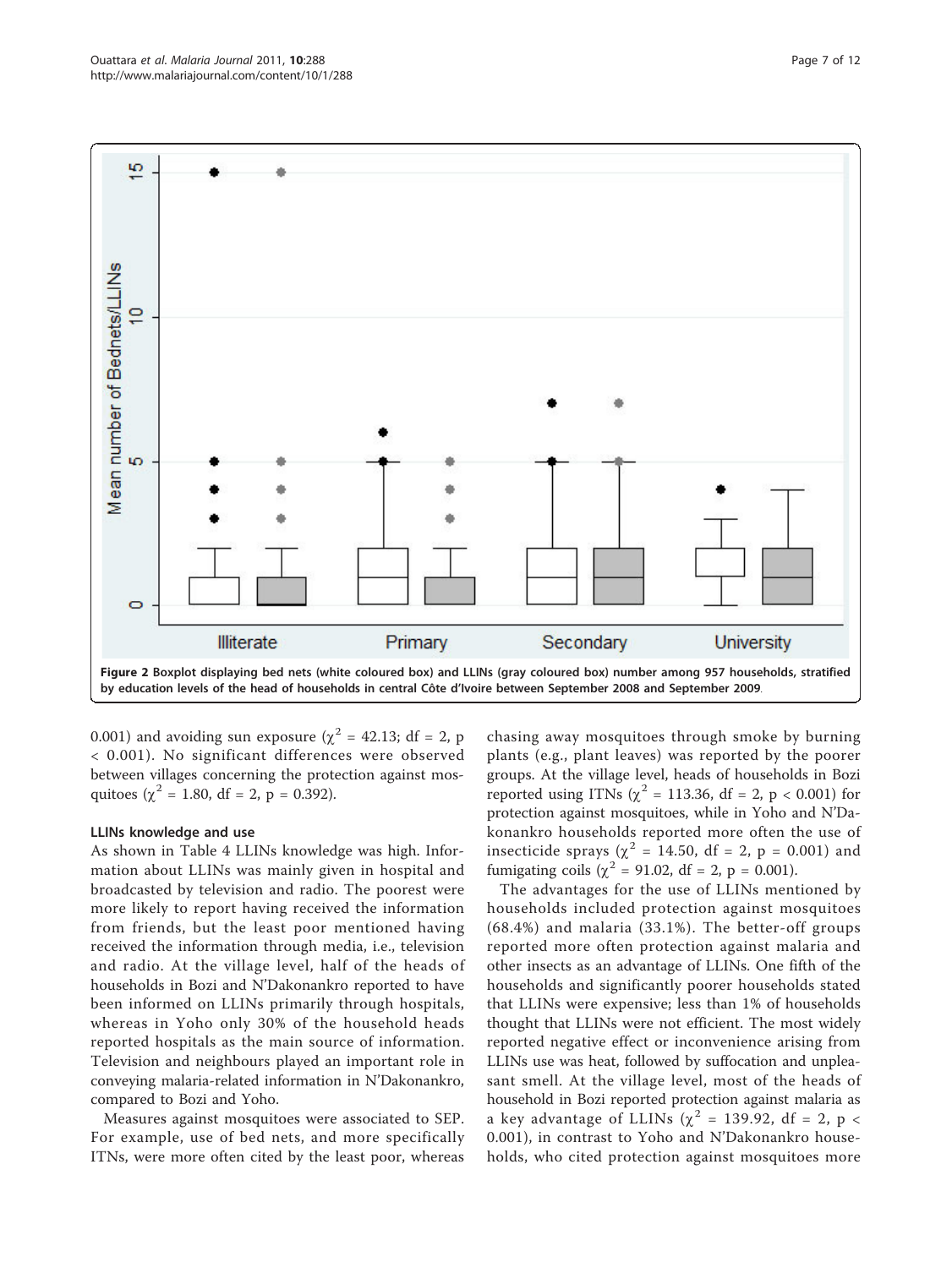<span id="page-7-0"></span>

frequently ( $\chi^2$  = 5.65, df = 2, p = 0.059). The high costs of LLINs was cited by most Yoho and N'Dakonankro households as reason for not using LLINs ( $\chi^2$  = 32.85,  $df = 2$ ,  $p < 0.001$ ). The suffocation was a negative effect mentioned by one fifth of N'akonankro households versus less than one tenth of the households in Bozi and Yoho ( $\chi^2$  = 66.68, df = 2, p < 0.001).

# Discussion

The current study, carried out in three villages of central Côte d'Ivoire, determined whether social and economic factors influence the knowledge and preventive measures against malaria, placing particular emphasis on the use of LLINs. In two of the villages, LLINs were freely distributed by the national malaria control programme before the current investigation, whereas the third village did not benefit from this free bed net distribution campaign. A clear relationship was found between SEP and reported malaria symptoms, treatment behaviour and measures taken against mosquitoes. It was found that the education attainment of the household heads and whether children are present in a household are associated with LLINs utilization.

The main malaria symptoms reported by the heads of households or adult substitutes were fever or hot body. However, compared to previous studies carried out in central Côte d'Ivoire [[18\]](#page-11-0) and south-western Ethiopia [[24\]](#page-11-0), the frequency of these specific symptoms was lower. Convulsion was rarely mentioned as a symptom for malaria in the current setting. This observation confirms results obtained by Esse and colleagues, who described convulsion as a childhood health problem rather than a malaria-related symptom [[18](#page-11-0)]. In other parts of Africa, convulsion was also not associated with malaria. For example, in the United Republic of Tanzania [[25\]](#page-11-0) and in Zambia [[26](#page-11-0)], people recognized convulsions as a disease entity within the broad concept of epilepsy caused by supernatural forces, thus, requiring traditional healers for case management. In Ethiopia some caregivers associated convulsion to childhood malaria, which may indicate recognition of some features of severe malaria [[24](#page-11-0)]. A history of fever is a widely used symptom in health facilities and at home that serves as an indicator for clinical malaria, and hence for initiating malaria treatment [[27\]](#page-11-0).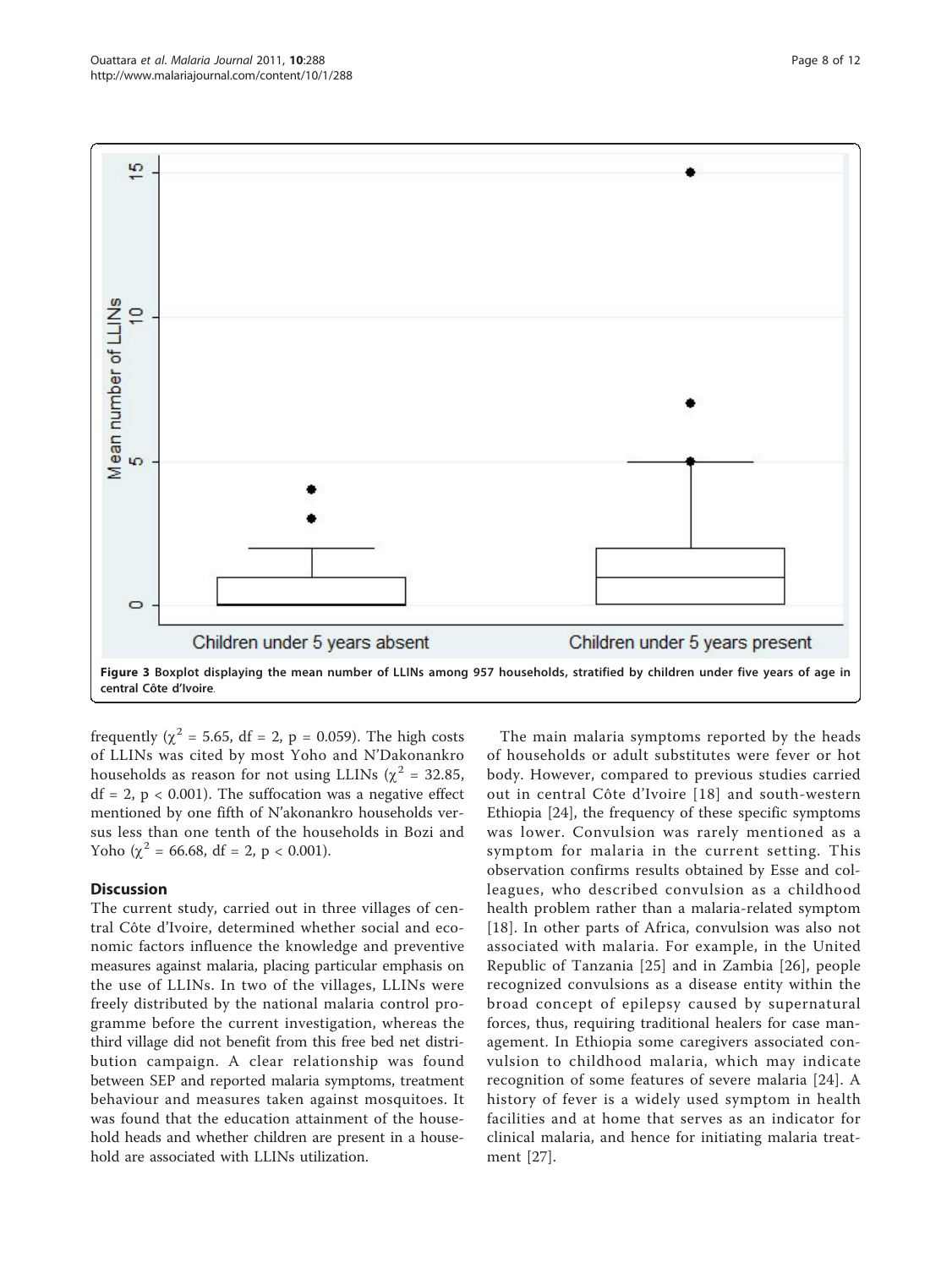| <b>Variables</b>                 | Total (%) | <b>Wealth quintiles</b> |                          |                     |                          |                           | Cl <sup>a</sup> | $SEb$ (CI) | t-test (CI) |
|----------------------------------|-----------|-------------------------|--------------------------|---------------------|--------------------------|---------------------------|-----------------|------------|-------------|
|                                  |           | Poorest<br>$(n = 192)$  | Very poor<br>$(n = 201)$ | Poor<br>$(n = 182)$ | Less poor<br>$(n = 191)$ | Least poor<br>$(n = 191)$ |                 |            |             |
| Malaria knowledge                | 90.8      | 84.9                    | 87.6                     | 94.5                | 91.1                     | 96.3                      | 0.023           | 0.007      | $3.30*$     |
| Malaria symptoms                 |           |                         |                          |                     |                          |                           |                 |            |             |
| Yellow urine                     | 57.0      | 59.4                    | 52.2                     | 57.1                | 55.5                     | 61.3                      | 0.009           | 0.016      | 0.58        |
| Fever or hot body                | 55.6      | 35.4                    | 43.8                     | 59.3                | 66.0                     | 74.3                      | 0.144           | 0.034      | $4.28*$     |
| Yellow eyes                      | 39.9      | 24.5                    | 27.9                     | 54.4                | 47.1                     | 47.1                      | 0.129           | 0.057      | $2.26*$     |
| Vomiting                         | 17.4      | 16.7                    | 18.4                     | 17.0                | 14.1                     | 20.9                      | 0.019           | 0.037      | 0.53        |
| Diarrhoea                        | 1.8       | 2.1                     | 1.5                      | 1.1                 | 1.6                      | 2.6                       | 0.051           | 0.092      | 0.55        |
| Anaemia                          | 1.7       | 0.5                     | 0.0                      | 1.1                 | 2.1                      | 4.7                       | 0.496           | 0.093      | $5.32*$     |
| Convulsion                       | 1.2       | 0.5                     | 0.5                      | 0.5                 | 1.0                      | 3.7                       | 0.435           | 0.052      | $8.32*$     |
| Cough                            | 1.0       | 0.0                     | 0.5                      | 1.6                 | 2.1                      | 1.0                       | 0.281           | 0.205      | 1.37        |
| Cause of malaria in children     |           |                         |                          |                     |                          |                           |                 |            |             |
| Mosquitoes                       | 69.9      | 65.1                    | 59.7                     | 70.3                | 73.8                     | 81.1                      | 0.052           | 0.012      | $4.20*$     |
| Sun                              | 34.5      | 40.6                    | 29.3                     | 34.1                | 32.5                     | 36.1                      | $-0.014$        | 0.034      | $-0.42$     |
| Fever                            | 17.8      | 15.6                    | 18.4                     | 19.2                | 14.7                     | 20.9                      | 0.031           | 0.033      | 0.93        |
| Fatigue                          | 5.6       | 4.2                     | 1.5                      | 3.3                 | 6.3                      | 13.1                      | 0.317           | 0.085      | $3.75*$     |
| Bad food                         | 4.1       | 1.0                     | 2.5                      | 6.6                 | 5.8                      | 4.7                       | 0.207           | 0.135      | 1.54        |
| Dirty water                      | 1.7       | 1.0                     | 1.5                      | 1.1                 | 1.0                      | 3.7                       | 0.230           | 0.108      | $2.13*$     |
| Sorcerer                         | 0.1       | 0.0                     | 0.0                      | 0.0                 | 0.5                      | 0.0                       | 0.403           | 0.357      | 1.13        |
| First line-treatment             |           |                         |                          |                     |                          |                           |                 |            |             |
| Traditional medicines            | 47.9      | 59.9                    | 53.7                     | 47.2                | 44.0                     | 34.0                      | $-0.103$        | 0.028      | $-3.73*$    |
| Modern medicines                 | 26.1      | 10.4                    | 22.4                     | 26.9                | 29.3                     | 41.9                      | 0.214           | 0.075      | $2.88*$     |
| Traditional and modern medicines | 15.0      | 11.5                    | 11.9                     | 16.5                | 18.8                     | 16.7                      | 0.093           | 0.027      | $3.48*$     |
| After first line-treatment       |           |                         |                          |                     |                          |                           |                 |            |             |
| Hospital                         | 67.1      | 42.7                    | 55.7                     | 78.0                | 73.3                     | 86.9                      | 0.126           | 0.041      | $3.06*$     |
| Nothing                          | 13.1      | 24.5                    | 15.9                     | 7.1                 | 7.3                      | 9.9                       | $-0.233$        | 0.056      | $-4.20*$    |
| Traditional healer               | 12.1      | 19.3                    | 18.4                     | 10.4                | 10.5                     | 1.6                       | $-0.287$        | 0.122      | $-2.36*$    |
| Measures to avoid malaria        |           |                         |                          |                     |                          |                           |                 |            |             |
| Mosquitoes avoidance             | 60.8      | 60.4                    | 53.2                     | 56.6                | 62.3                     | 71.7                      | 0.041           | 0.023      | 1.76        |
| Sun avoidance                    | 27.1      | 35.4                    | 24.9                     | 25.8                | 19.9                     | 29.3                      | $-0.052$        | 0.054      | $-0.95$     |
| Modern medicine                  | 21.0      | 12.0                    | 16.9                     | 25.8                | 23.0                     | 27.7                      | 0.143           | 0.053      | $2.68*$     |
| Traditional cure                 | 15.1      | 11.5                    | 11.4                     | 18.1                | 20.9                     | 14.1                      | 0.078           | 0.054      | 1.44        |
| Herbal tea                       | 8.1       | 6.8                     | 9.4                      | 11.0                | 5.2                      | 8.4                       | $-0.009$        | 0.055      | $-0.16$     |
| Don't know                       | 1.9       | 0.5                     | 1.5                      | 2.2                 | 3.1                      | 2.1                       | 0.205           | 0.117      | 1.75        |
| Child must avoid his totem       | 0.8       | 0.52                    | 1.99                     | 0.55                | 0.52                     | 0.52                      | $-0.140$        | 0.135      | $-1.04$     |

<span id="page-8-0"></span>Table 3 Malaria knowledge among 957 households according to their socioeconomic position (SEP) in the study villages Bozi, Yoho and N'Dakonankro, central Côte d'Ivoire

\*Significant difference

<sup>a</sup>CI: concentration index

<sup>b</sup>SE: standard error

Household heads reported more often to use traditional medicine as first-line treatment before seeking care at a dispensary or a hospital. An important explanation of this observation is the lack of cash (traditional facilities often only require in-kind payments) [\[28](#page-11-0)]. The current results confirm this practice; wealthier households were more likely to report using modern pharmaceutical remedies and seeking care at official health services, whereas poorer households tended to use a broad range of traditional remedies. In general, modern medicine is more often used if it is readily available at home or if there is sufficient cash to purchase it. When positive experiences have been made with a specific drug before, it is likely to be used again. This is a common observation: home treatment is frequent, reaching up to 94% in rural Ghana and people - irrespective of SEP - use drugs within their immediate environment first, before seeking help/care and purchasing treatments [[29,30\]](#page-11-0). In this context, the close proximity of one of the study villages (i.e., N'Dakonankro) to the capital of Yamoussoukro might have influenced people's practice with regard to treatment explaining the increased use of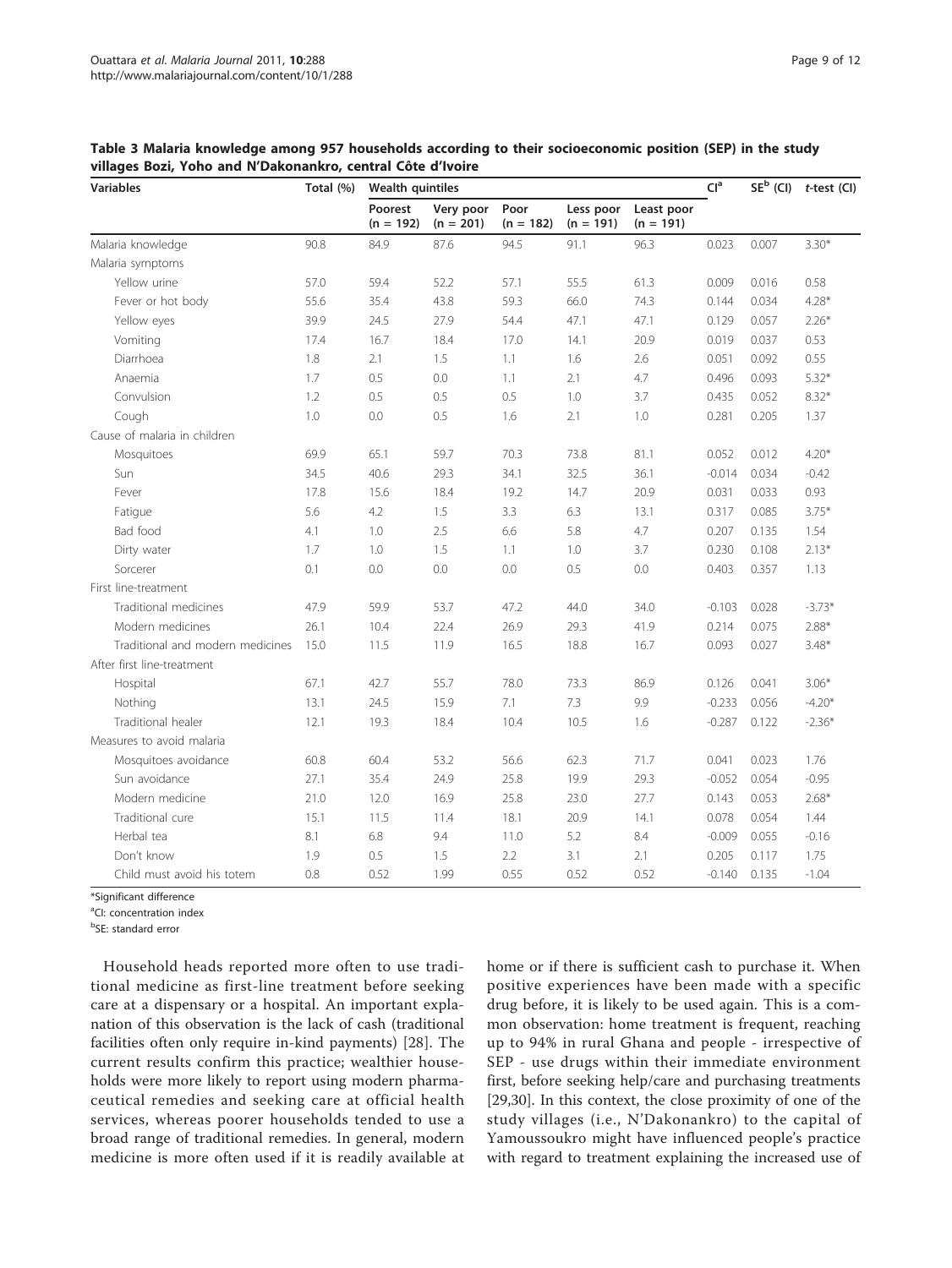| <b>Variables</b>                  | Total (%) | <b>Wealth quintiles</b> |                          |                     |                          |                           | Cl <sup>a</sup> | $SEb$ (CI) | t-test (CI) |
|-----------------------------------|-----------|-------------------------|--------------------------|---------------------|--------------------------|---------------------------|-----------------|------------|-------------|
|                                   |           | Poorest<br>$(n = 192)$  | Very poor<br>$(n = 201)$ | Poor<br>$(n = 182)$ | Less poor<br>$(n = 191)$ | Least poor<br>$(n = 191)$ |                 |            |             |
| LLINs knowledge                   | 87.4      | 81.2                    | 87.6                     | 86.3                | 84.3                     | 97.4                      | 0.027           | 0.015      | 1.75        |
| Information process               |           |                         |                          |                     |                          |                           |                 |            |             |
| Hospital                          | 41.0      | 40.6                    | 33.3                     | 45.0                | 37.7                     | 48.7                      | 0.039           | 0.028      | 1.41        |
| Television                        | 26.6      | 12.5                    | 17.9                     | 20.9                | 27.2                     | 55.5                      | 0.285           | 0.060      | $4.76*$     |
| Radio                             | 23.5      | 17.7                    | 23.4                     | 22.0                | 28.8                     | 25.6                      | 0.073           | 0.028      | $2.56*$     |
| Friends                           | 9.3       | 12.0                    | 13.4                     | 7.1                 | 5.8                      | 7.8                       | $-0.138$        | 0.027      | $-5.12*$    |
| Neighbour                         | 6.0       | 5.7                     | 4.5                      | 5.5                 | 8.4                      | 5.8                       | 0.053           | 0.040      | 1.33        |
| Actions against mosquitoes        |           |                         |                          |                     |                          |                           |                 |            |             |
| <b>ITNs</b>                       | 45.7      | 33.8                    | 40.3                     | 45.0                | 46.6                     | 62.8                      | 0.112           | 0.032      | $3.48*$     |
| Insecticide spray                 | 34.2      | 42.2                    | 31.3                     | 24.2                | 31.4                     | 41.4                      | $-0.005$        | 0.065      | $-0.07$     |
| Fumigating coils                  | 24.2      | 18.2                    | 21.9                     | 25.8                | 30.4                     | 25.1                      | 0.074           | 0.034      | $2.18*$     |
| Bed nets                          | 14.1      | 12.0                    | 11.9                     | 13.7                | 13.6                     | 19.4                      | 0.093           | 0.034      | $2.69*$     |
| Smoke by burning leave            | 0.6       | 1.0                     | 1.0                      | 0.5                 | 0.5                      | 0.0                       | $-0.328$        | 0.151      | $-2.17*$    |
| LLINs advantages                  |           |                         |                          |                     |                          |                           |                 |            |             |
| Protection against mosquitoes     | 68.4      | 68.2                    | 70.1                     | 61.0                | 67.5                     | 74.9                      | 0.012           | 0.017      | 0.73        |
| Protection against malaria        | 33.5      | 22.9                    | 25.4                     | 40.1                | 29.8                     | 50.3                      | 0.140           | 0.049      | $2.83*$     |
| Protection against others insects | 6.3       | 2.1                     | 2.5                      | 4.9                 | 8.4                      | 13.6                      | 0.368           | 0.062      | $5.96*$     |
| Non utilization of LLINs          |           |                         |                          |                     |                          |                           |                 |            |             |
| Expensive                         | 21.9      | 33.8                    | 23.4                     | 24.7                | 16.7                     | 11.0                      | $-0.191$        | 0.059      | $-3.26*$    |
| Family size                       | 4.2       | 2.1                     | 6.5                      | 4.4                 | 5.8                      | 2.1                       | $-0.010$        | 0.143      | $-0.07$     |
| Not effective                     | 0.8       | 0.0                     | 0.0                      | 0.5                 | 2.1                      | 1.6                       | 0.498           | 0.206      | $2.42*$     |
| It's for one sleeping room        | 0.8       | 0.0                     | 1.0                      | 0.5                 | 1.0                      | 1.6                       | 0.310           | 0.166      | 1.86        |
| Does no protect against malaria   | 0.7       | 1.0                     | 1.0                      | 0.0                 | 1.0                      | 0.5                       | $-0.110$        | 0.100      | $-1.10$     |
| Mosquitoes bite outside LLINs     | 0.7       | 0.5                     | 0.5                      | 0.5                 | 1.0                      | 1.0                       | 0.175           | 0.004      | $40.21*$    |
| LLINs side effect                 |           |                         |                          |                     |                          |                           |                 |            |             |
| Heat                              | 17.1      | 9.1                     | 11.4                     | 17.0                | 23.6                     | 24.6                      | 0.198           | 0.039      | $5.03*$     |
| Suffocation                       | 7.4       | 1.6                     | 3.0                      | 9.3                 | 8.9                      | 14.7                      | 0.343           | 0.113      | $3.03*$     |
| Unpleasant smell                  | 1.9       | 0.5                     | 0.0                      | 0.5                 | 4.2                      | 4.2                       | 0.488           | 0.134      | $3.63*$     |

<span id="page-9-0"></span>Table 4 LLINs knowledge and use among 957 households, stratified by socioeconomic position (SEP) in the study villages Bozi, Yoho and N'Dakonankro, central Côte d'Ivoire

\*Significant difference

<sup>a</sup>CI: concentration index

<sup>b</sup>SE: standard error

modern drugs sold by street vendors compared to traditional plants used in Yoho. Nonetheless, the results of this study suggest that there is still a major problem, particularly among poor population segments with the knowledge and adoption of the key malaria control strategy of early diagnosis and effective treatment.

More than two thirds of the household heads (69.9%) mentioned mosquitoes as the main cause of malaria in children. Mosquitoes were more frequently mentioned by wealthier households, suggesting better access to health information and education. This is in accordance with other studies pursued in Africa where mosquitoes were identified as a cause of malaria by people with better formal education and from better-off households [[18](#page-11-0),[31,32](#page-11-0)]. Furthermore, findings presented here show that the use of LLINs was influenced by SEP, educational attainment of the heads of household and

children under five years concurrently living in a household. In a study from Kenya, ITN use by children under the age of five years was positively associated with the caregiver's knowledge of ITNs, marital status and occupation [[33](#page-11-0)]. In the current study from central Côte d'Ivoire, the better-off reported to have received information mainly through television and radio and their better formal education facilitated the understanding of the information provided. Actions against mosquitoes differed between socioeconomic groups. To fight against mosquitoes, almost half of the households reported to use ITNs, of which two thirds for protection against mosquitoes and one third for protection against malaria. The least poor mentioned more often to use LLINs to protect themselves. Thus, knowledge about mosquitoes as cause of malaria correlated with bed net use. In a study from western Ethiopia, the possession of bed nets,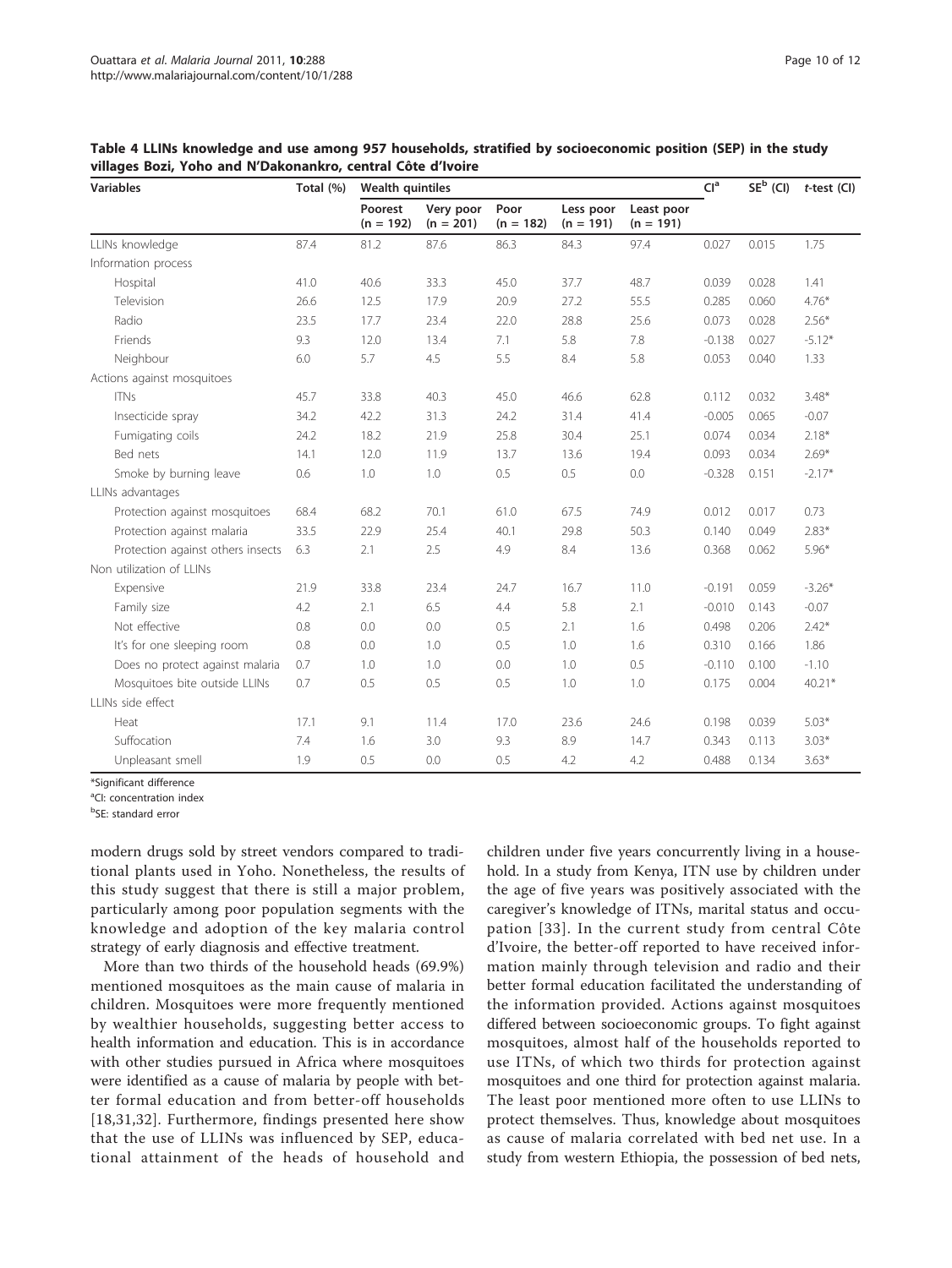<span id="page-10-0"></span>the willingness to pay for the nets and their actual use was associated with wealth status [[34](#page-11-0)]. In another study from Ethiopia not owning ITNs was associated with unaffordability and no availability [\[35\]](#page-11-0). Conversely in Gabon, SEP was inversely related to bed net use [[36](#page-11-0)]. This observation has been explained by the poorest being more bothered by insect nuisance than their richer counterparts, so they were more likely to use bed nets to protect themselves.

Two studied villages, namely Bozi and Yoho, received free LLINs from the national malaria control programme, whereas N'Dakonankro did not. Interestingly, N'Dakonankro and Yoho had approximately the same LLINs coverage, which was rather low (7.1% and 10.7%, respectively). The low and comparable rates of coverage can be explained by the large number of pregnant women of N'Dakonankro who visited hospitals in the city (Yamoussoukro) where they were given LLINs free of charge, while no such action was in place in the other study villages. Nonetheless, the utilization rate was higher (almost 50%) in the villages Bozi and Yoho, where the intervention by the national malaria control programme took place, compared to only 8.8% in N'Dakonankro. Furthermore, the mean number and use of LLINs in the current study was influenced by the education level of the head of households. This finding confirms results from Dike and colleagues [[31\]](#page-11-0), who observed that higher educational attainment was associated with a higher likelihood of households purchasing both treated and untreated bed nets, although in a study from western Côte d'Ivoire, Fürst and colleagues [[19](#page-11-0)] found that the educational level of the respective heads of households had no influence. The current study further confirms that the mean number of LLINs in the household is governed by the presence of children younger than five years of age [[37](#page-11-0)]. Results presented here further suggest that preventive measures against malaria (i.e., free distribution of LLINs) targeting particularly vulnerable groups, facilitated by the national malaria control programme might also have increased the malaria knowledge, and hence the use of LLINs.

# Conclusions

The findings of the current study carried out in rural parts of central Côte d'Ivoire confirm results from other settings [[31\]](#page-11-0), by reiterating that education and SEP play important roles in the control of malaria and the promotion of health in general. In particular, the findings of this study suggest that there is a need that current form of single or intermittent health education campaigns needs to be replaced with continuous learning processes that transmit and reinforce the knowledge of malaria transmission, the importance of prompt

diagnosis and effective treatment and its prevention in order to increase equitable access to quality health care within a systemic approach to develop and strengthen health systems.

#### List of abbreviations

CI: concentration index; DVD: digital versatile disc; ITN: insecticide-treated net; LLIN: long-lasting insecticidal net; SE: standard error; SEP: socioeconomic position

#### Acknowledgements

The authors thank the authorities and populations of Bozi, N'Dakonankro and Yoho for their consent to carry out the study and for their participation. The authors are also grateful to the interviewers. This study received financial support from the Swiss Tropical and Public Health Institute. GR and JU acknowledge financial support from the Swiss National Science Foundation (project no. 32003B-132949/1 and IZ70Z0\_123900, respectively).

#### Author details

<sup>1</sup>Département Environnement et Santé, Centre Suisse de Recherches Scientifiques en Côte d'Ivoire, 01 BP 1303, Abidjan 01, Côte d'Ivoire. <sup>2</sup>Laboratoire de Cytologie et de Biologie Animale, UFR Sciences de la Nature, Université d'Abobo-Adjamé, Abidjan, Côte d'Ivoire. <sup>3</sup>Department of Epidemiology and Public Health, Swiss Tropical and Public Health Institute, Basel, Switzerland. <sup>4</sup>University of Basel, Basel, Switzerland. <sup>5</sup>Vector Group, Liverpool School of Tropical Medicine, Liverpool, UK.

#### Authors' contributions

AFO implemented the study, analysed the data and drafted the manuscript. GR contributed to the design of the study, analysis and interpretation of the data and the revision of the manuscript. CVAE contributed to the study implementation. JU contributed to the design of the study and assisted in the drafting and revision of the manuscript. MT and MD contributed to the design of the study and the revisions of the manuscript. BGK designed the study and assisted in all steps of study implementation, data analysis and interpretation and revision of the manuscript. All authors read and approved the final manuscript. AFO and BGK are guarantors of the manuscript

#### Competing interests

The authors declare that they have no competing interests.

Received: 26 February 2011 Accepted: 4 October 2011 Published: 4 October 2011

#### References

- WHO: World Malaria Report. Geneva: World Health Organization; 2009.
- 2. Curtis CF, Maxwell CA, Magesa SM, Rwegoshora RT, Wilkes TJ: [Insecticide](http://www.ncbi.nlm.nih.gov/pubmed/17067053?dopt=Abstract)[treated bed-nets for malaria mosquito control.](http://www.ncbi.nlm.nih.gov/pubmed/17067053?dopt=Abstract) J Am Mosq Control Assoc 2006, 22:501-506.
- 3. Barat LM, Natasha P, Suprotik B, Eve W, Kara H, Anne M: [Do malaria control](http://www.ncbi.nlm.nih.gov/pubmed/15331835?dopt=Abstract) [interventions reach the poor? A view through the equity lens.](http://www.ncbi.nlm.nih.gov/pubmed/15331835?dopt=Abstract) Am J Trop Med Hyg 2004, 71(Suppl 2):174-178.
- 4. Gwatkin DR, Guillot M: The burden of disease among the global poor: current situation, future trends, and implications for strategy. World Bank 2000.
- 5. Gomez S: Defining and defeating the intolerable burden of malaria III. Progress and perspectives. Am J Trop Med Hyg 2007, 77(Suppl 6):iii.
- 6. Phillips-Howard PA, Nahlen BL, Kolcak MS, Hightower AW, ter Kuile FO, Alaii JA, Gimnig JE, Arudo J, Vulule JM, Odhacha A, et al: [Efficacy of](http://www.ncbi.nlm.nih.gov/pubmed/12749482?dopt=Abstract) [permethrin-treated bed nets in the prevention of mortality in young](http://www.ncbi.nlm.nih.gov/pubmed/12749482?dopt=Abstract) [children in an area of high malaria transmission in Western Kenya.](http://www.ncbi.nlm.nih.gov/pubmed/12749482?dopt=Abstract) Am J Trop Med Hyg 2003, 68(Suppl 4):23-29.
- 7. Henry MC, Assi SB, Rogier C, Dossou-Yovo J, Chandre F, Guillet P, Carnevale P: [Protective efficacy of lambdacyhalothrin treated nets in](http://www.ncbi.nlm.nih.gov/pubmed/16282294?dopt=Abstract) Anopheles gambiae [pyrethroid resistant areas of Côte d](http://www.ncbi.nlm.nih.gov/pubmed/16282294?dopt=Abstract)'Ivoire. Am J Trop Med Hyg 2005, 73:859-864.
- 8. Lengeler C: Insecticide-treated bed nets and curtains for preventing malaria. Cochrane Database Syst Rev 2004, CD000363.